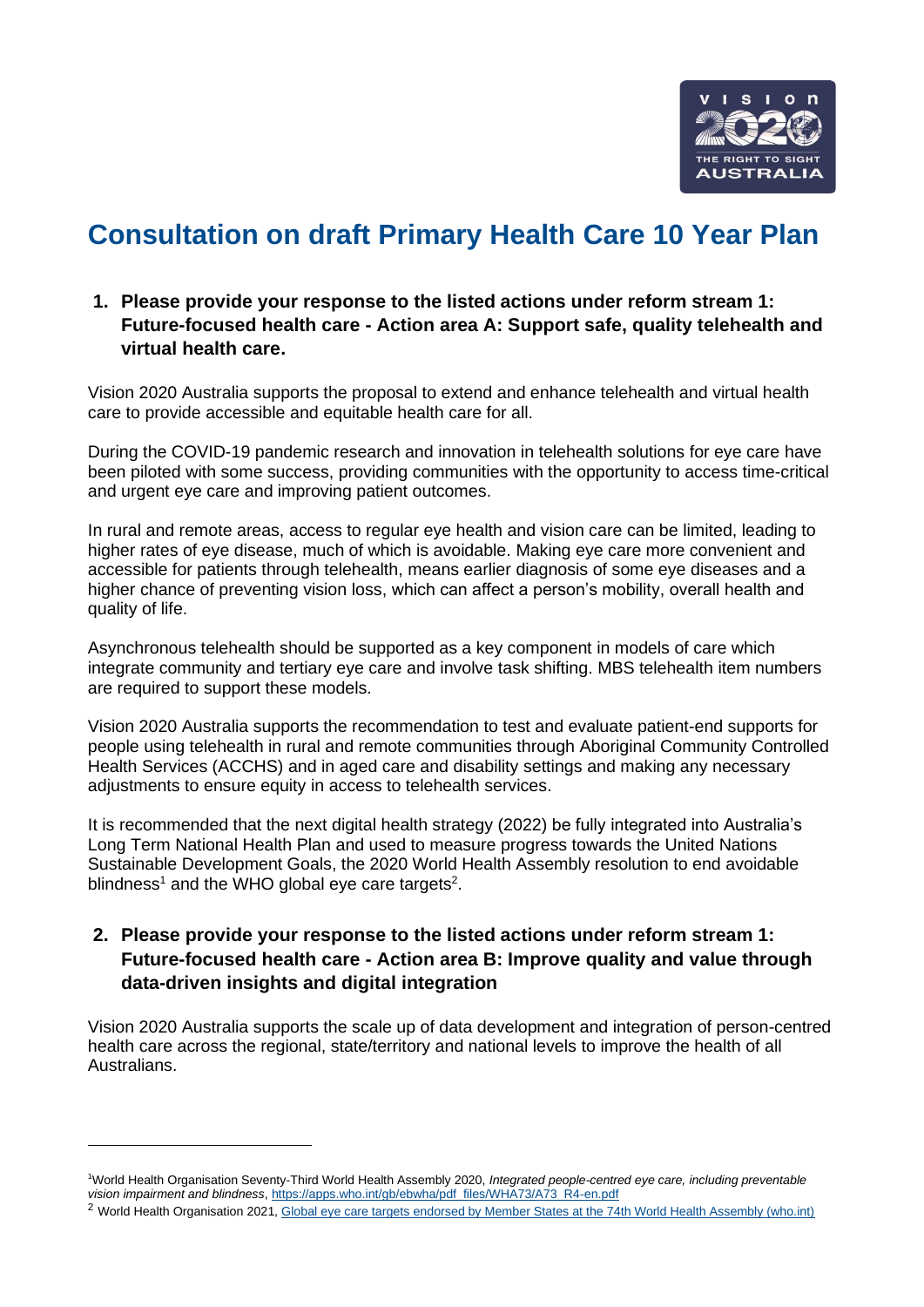Digital integration is an essential component and an enabler of effective health systems and universal health coverage. To realise its full potential, digital health initiatives must be part of the wider health needs and guided by a strategy that integrates leadership, financial, organizational, human and technological resources and works across multiple health priorities.

Data capture, exchange and integration across the health system can create a continuum of care that has the potential to enhance health outcomes by improving prevention, detection, treatment and management. However, for digital health to be widely adopted it requires:

- Equitable access to digital health initiatives to ensure accessibility for people with disabilities, Aboriginal and Torres Strait Islander people, those living in rural and remote areas and other minority groups. Digital technologies have the potential to improve health equity if designed with accessibility in mind as digital connectivity can transcend physical barriers.
- Strong legal, ethical and regulatory frameworks for assuring patient safety, appropriate use and ownership of health data, data security, privacy and protection of intellectual property rights. Vision 2020 Australia supports the proposal to review current regulatory approaches that support the privacy and security of patient data.
- Coordination with allied health to support integration with My Health Record and secure messaging systems. This will support better communication between eye care practitioners and GPs regarding a patient's eye health.
- A communication campaign to educate people to the benefits of digital health initiatives and integration and build trust among health care providers and patients (including data and case studies).

# **3. Please provide your response to the listed actions under reform stream 1: Future-focused health care - Action area C: Harness advances in health care technologies and precision medicine.**

Vision 2020 Australia welcomes an increasing focus on health care technologies and precision medicine to diagnose and treat eye disease.

In 2016, the National Eye Health Survey found 453,000 Australians were blind or vision impaired, recent modelling by Vision 2020 Australia indicates this is now closer to 840,000. By 2030, this could exceed 1.04 million. 3

In primary health care settings, technological advances are needed to deliver eye care services at greater scale, particularly in rural and remote regions.

Vision 2020 Australia supports a scale up of support to primary health care providers and workforces to enhance routine adoption of point of care testing, other emerging technologies and models of care and advances in precision medicine.

Australian researchers are already developing and delivering pioneering treatments in the areas of eye health and vision care that could be used in the future to scale up quality point of care testing. These include –

• imaging technology and artificial intelligence to enable screening for early signs of eye conditions, including [diabetic retinopathy,](https://www.cera.org.au/conditions/diabetic-eye-disease/) [glaucoma,](https://www.cera.org.au/conditions/glaucoma/) [age related macular degeneration,](https://www.cera.org.au/conditions/amd/) uncorrected refractive error and [cataract,](https://www.cera.org.au/conditions/cataract/) the leading causes of vision loss in Australia.

 $3$  This estimate is based on the prevalence of the 5 most common causes of vision loss (cataract, uncorrected refractive error, diabetic, retinopathy, aged related macular disease, and glaucoma).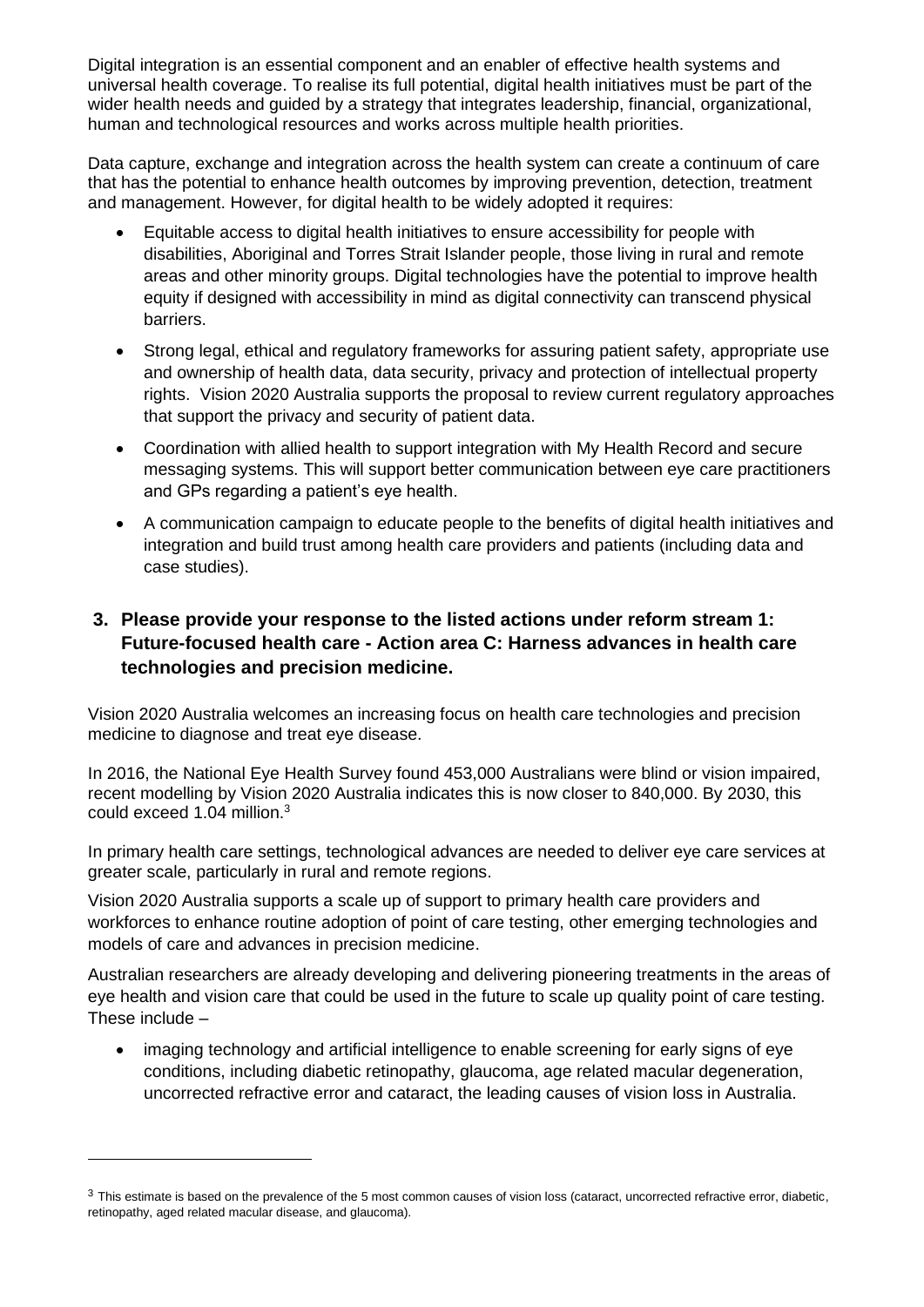• collaborative optometry-ophthalmology care models where images are shared supporting specialist input to care provided by local community optometrists. However, funding to support these models is needed.

## **4. Please provide your response to the listed actions under reform stream 2: Person-centred primary health care, supported by funding reform – Action area A: Incentivise person-centred care through funding reform, using VPR as a platform**

- Care should be taken to ensure that incentivised person-centred care using VPR as a platform reform does not disadvantage medical and allied health services that provide care to the homeless, disadvantaged, refugee, migrant, culturally and linguistically diverse (CALD) and transient populations, who may not have the same level of health literacy or health-system engagement, and may not have a stable relationship with any one particular practice.
- Ensure that key performance indicators linked to quality and outcomes measures (particularly for CALD and Aboriginal and Torres Strait Islander Communities) are meaningful, co-designed, are fairly applied and reflect the priorities as determined by those populations.
- Patients with eye conditions should be checked by an optometrist directly instead of being referred by a GP, this should be supported by the VPR platform.

## **5. Please provide your response to the listed actions under reform stream 2: Person-centred primary health care, supported by funding reform – Action area B: Boost multidisciplinary team-based care**

Improving access to and uptake of high-quality eye care services can be facilitated by enhancing multidisciplinary team-based care, patient-centred care and health system integration. Vision 2020 Australia supports the proposed following actions –

- Rewarding allied health participation in MBS team care arrangements through reviewing remuneration levels for service delivery, particularly in rural and remote areas; as well as expanding telehealth remuneration to more allied health professionals to support flexibility of delivering eye care services to all populations.
- Boosting workforce incentive programs, particularly with reference to activities supporting ACCHO workforce training and coordination of services that support the implementation of the Strong Eyes, Strong Communities recommendations.
- Fostering multidisciplinary models of care, including compliance, workforce training and development of robust team-based care models.
- Developing multidisciplinary care models and workforce strategies that utilise health care professionals to support eye care delivery in areas of need, particularly ACCHOs.
- Recommend consultation with allied health professionals involved in the delivery of primary eye care services across health, aged care and disability services during the development of the National Allied Health Workforce Plan.
- **6. Please provide your response to the listed actions under reform stream 2: Person-centred primary health care, supported by funding reform – Action area C: Close the Gap through a stronger community-controlled sector**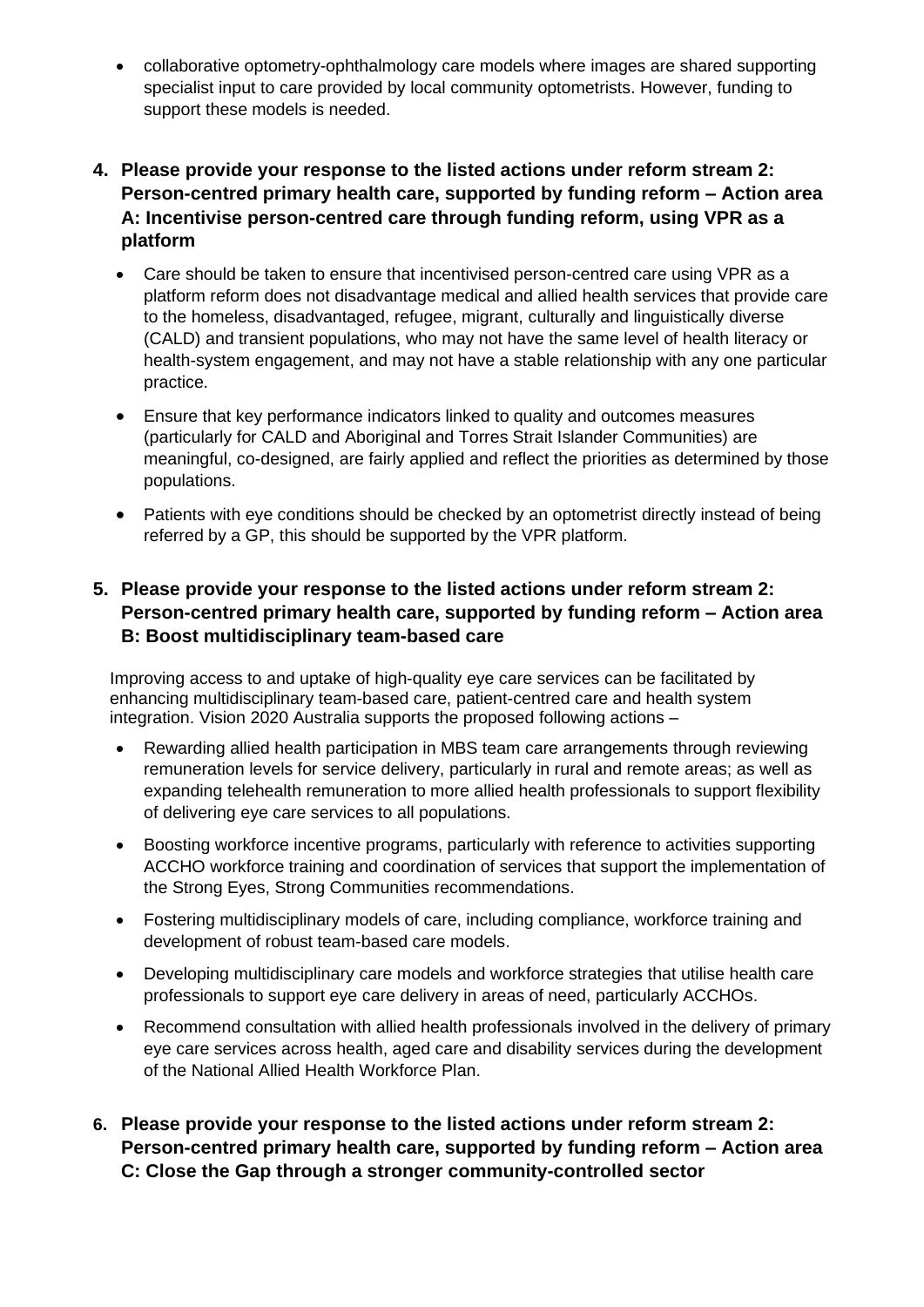Vision 2020 Australia strongly supports the implementation of the Indigenous Australians' Health Program (IAHP) and the National Aboriginal and Torres Strait Islander Health Plan to close the gap in health outcomes for Aboriginal and Torres Strait Islander people and increase community leadership and ownership.

Aboriginal and Torres Strait Islander People experience vision loss at three times the rate of non-Indigenous Australians, with vision loss accounting for 11 per cent of the health gap. They also wait significantly longer for sight saving treatment.<sup>4</sup> A coordinated range of actions is required to close the gap in vision and achieve the Government's commitment to end avoidable blindness in Aboriginal and Torres Strait Islander communities by 2025.<sup>5</sup>

Vision 2020 Australia recommends the full implementation of *Strong Eyes, strong communities<sup>6</sup>* a five-year plan for Aboriginal and Torres Strait Islander eye health and vision care that provides 24 recommendations to end avoidable blindness for Aboriginal and Torres Strait Islander people. The recommendations align with the Governments Long Term National Health Plan<sup>7</sup> and the principles and directions set out in the *National Partnership Agreement on Closing the Gap 2020.*

A commitment to increase community leadership and ownership is reflected in *Strong Eyes, strong communities*, which emphasises community led models of eye care and building the eye health knowledge of ACCHO workforces, to achieve effective and sustainable improvements in the eye health and vision of communities across the nation.

Vision 2020 Australia members have extensive experience in partnering with ACCHOs to build the capacity of the community-controlled health sector to prevent, treat and manage eye disease and vision loss and welcomes the opportunity to share the successes that underpin these partnerships with Governments and other organisations.

# **7. Please provide your response to the listed actions under reform stream 2: Person-centred primary health care, supported by funding reform – Action area D: Improve access to primary health care in rural areas**

Rural and remote populations experience inequities in accessing eye care which has led to higher rates of eye disease, much of which is avoidable if diagnosed early enough. This is disproportionately felt by Aboriginal and Torres Strait Islander people who are three times more likely to experience blindness and vision loss $8$ .

To address the gap in eye care, Vision 2020 Australia recommends the implementation of ACCHO led eye care models that will embed eye health into primary care. As part of the *Strong Eyes, strong communities<sup>9</sup>* five-year plan for Aboriginal and Torres Strait Islander eye health and vision care, specific initiatives will:

• Provide ongoing eye health training for ACCHO staff to enhance their knowledge of common conditions, risk factors and treatment pathways;

<sup>5</sup> Department of Health (2019) Australia's *National Long Term National Health Plan,*  [https://www.health.gov.au/sites/default/files/australia-s-long-term-national-health-plan\\_0.pdf](https://www.health.gov.au/sites/default/files/australia-s-long-term-national-health-plan_0.pdf)

<sup>4</sup> Taylor HR, National Indigenous Eye Health Survey Team, National Indigenous Eye Health Survey: Minum Barreng (Tracking Eyes), Melbourne: Indigenous Eye Health Unit, The University of Melbourne, 2009.

<sup>6</sup> Vision 2020 Australia 2019[, https://www.vision2020australia.org.au/wp-content/uploads/2019/03/Strong-Eyes-Strong-Communities-A](https://www.vision2020australia.org.au/wp-content/uploads/2019/03/Strong-Eyes-Strong-Communities-A-five-year-plan-for-Aboriginal-and-Torres-Strait-Islander-eye-health-and-vision-2019-2024.pdf)[five-year-plan-for-Aboriginal-and-Torres-Strait-Islander-eye-health-and-vision-2019-2024.pdf](https://www.vision2020australia.org.au/wp-content/uploads/2019/03/Strong-Eyes-Strong-Communities-A-five-year-plan-for-Aboriginal-and-Torres-Strait-Islander-eye-health-and-vision-2019-2024.pdf) <sup>7</sup> Department of Health (2019) Australia's *National Long Term National Health Plan,* 

[https://www.health.gov.au/sites/default/files/australia-s-long-term-national-health-plan\\_0.pdf](https://www.health.gov.au/sites/default/files/australia-s-long-term-national-health-plan_0.pdf)

<sup>8</sup> Taylor HR, National Indigenous Eye Health Survey Team, National Indigenous Eye Health Survey: Minum Barreng (Tracking Eyes), Melbourne: Indigenous Eye Health Unit, The University of Melbourne, 2009.

<sup>9</sup> Vision 2020 Australia 2019[, https://www.vision2020australia.org.au/wp-content/uploads/2019/03/Strong-Eyes-Strong-Communities-A](https://www.vision2020australia.org.au/wp-content/uploads/2019/03/Strong-Eyes-Strong-Communities-A-five-year-plan-for-Aboriginal-and-Torres-Strait-Islander-eye-health-and-vision-2019-2024.pdf)[five-year-plan-for-Aboriginal-and-Torres-Strait-Islander-eye-health-and-vision-2019-2024.pdf](https://www.vision2020australia.org.au/wp-content/uploads/2019/03/Strong-Eyes-Strong-Communities-A-five-year-plan-for-Aboriginal-and-Torres-Strait-Islander-eye-health-and-vision-2019-2024.pdf)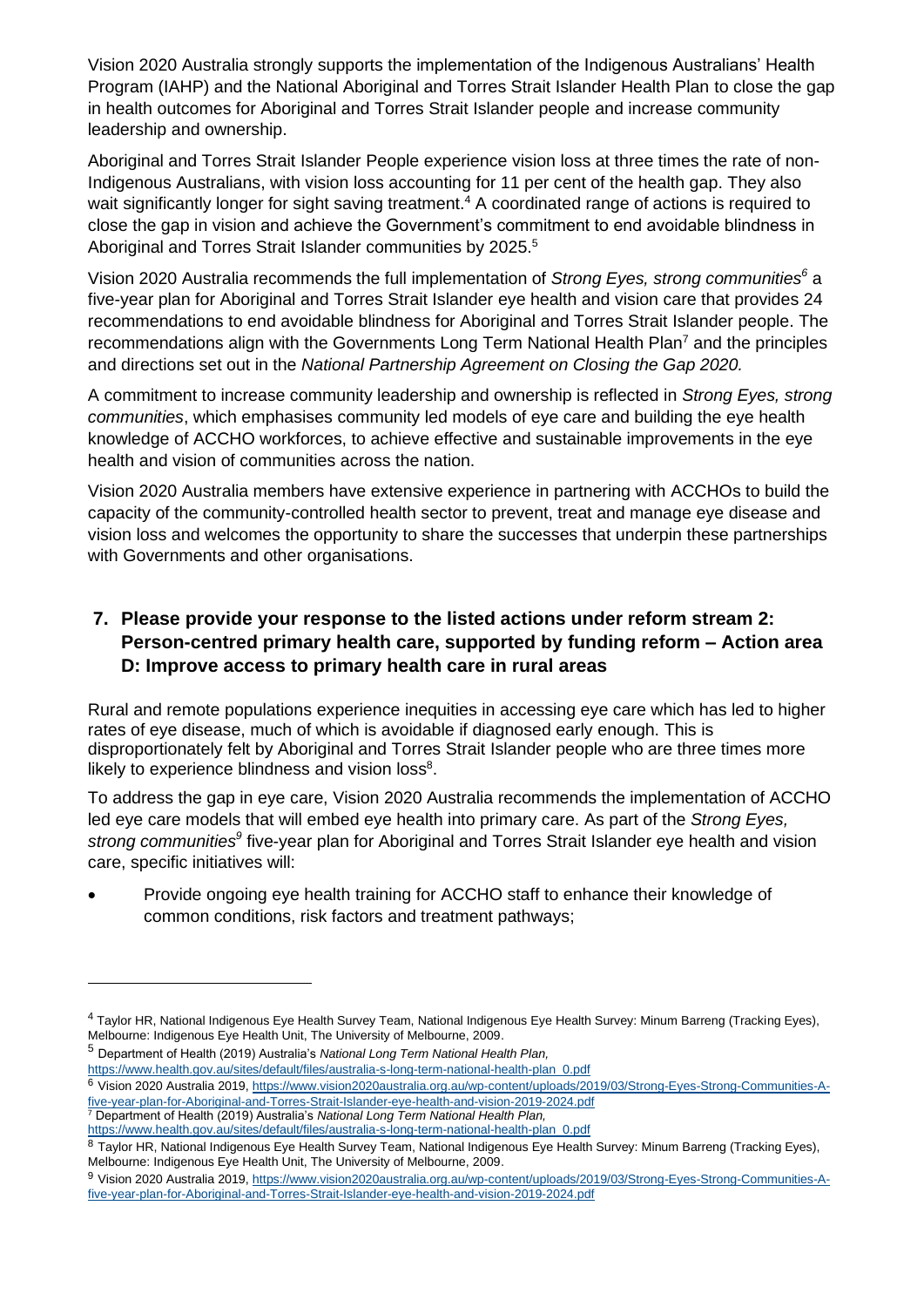• Develop ACCHO led models of eye health care to improve practice and provide an evidence base for what works.

This will support early identification of people at risk of vision loss and provide local, ongoing support for people who are being monitored or treated for eye conditions. Importantly, it will also support the embedding of eye health into broader models of primary care, supporting integration at a local level.

Vision 2020 Australia also suggests the following strategies –

- scaling-up existing outreach services (the Visiting Optometrists Scheme and the Rural Health Outreach Fund) to meet population eye care needs.
- support training programs for eyecare professions in rural areas and provide incentives to work in remote areas;
- employing local case managers and regional project officers;
- up-skilling of general practitioners, nurses and ACCHOs in preventative and primary eye care as part of an overall workforce strategy to deliver eye care in areas of need.

## **8. Please provide your response to the listed actions under reform stream 2: Person-centred primary health care, supported by funding reform – Action area E: Improve access to appropriate care for people at risk of poorer outcomes**

Vision 2020 Australia supports a targeted approach to improving access to primary health care for people experiencing mental illness, people with disability, people from CALD backgrounds, LGBTI people and other marginalised groups.

Access to eye care is not equally distributed in Australia, with marginalised and socially disadvantaged populations experiencing more difficulty in accessing required care and higher rates of vision impairment. Equity needs to be prioritised when considering any improvements to the delivery and accessibility of primary health care or it is likely that inequalities will increase in the delivery of the next Primary Health Care Plan, as the socially advantaged are more able to use and participate in the proposed improvements.

People-centred care that focuses on individual and population needs is necessary for the delivery of good health outcomes, including vision. Service design and delivery needs to be informed and co-designed in consultation with target populations to ensure inclusiveness and equity is at the heart and that there is a proactive approach in addressing the needs of marginalised and vulnerable groups through targeted interventions.

To enhance health literacy for marginalised groups, different strategies are required such as proactive and targeted public campaigns and greater use of technology alongside the provision of accessible, appropriate information and support.

Vision 2020 Australia welcomes the actions proposed to improve access and uptake of primary health care services for CALD communities. Through the Vision Initiative<sup>10</sup>, Vision 2020 Australia and its members have successfully boosted eye examination rates in Victoria for high-risk groups including CALD communities. This is achieved through specific activities that target CALD communities, including the delivery of multilingual workshops and resources. We also partner with organisations and primary health networks to embed eye health within broader health care and community sectors to support an integrated approach to preventing avoidable vision loss. Vision 2020 Australia welcomes the opportunity to share the successes of the Vision Initiative program with the Australian Government to facilitate primary health care planning that targets marginalised groups.

<sup>10</sup> <https://www.visioninitiative.org.au/>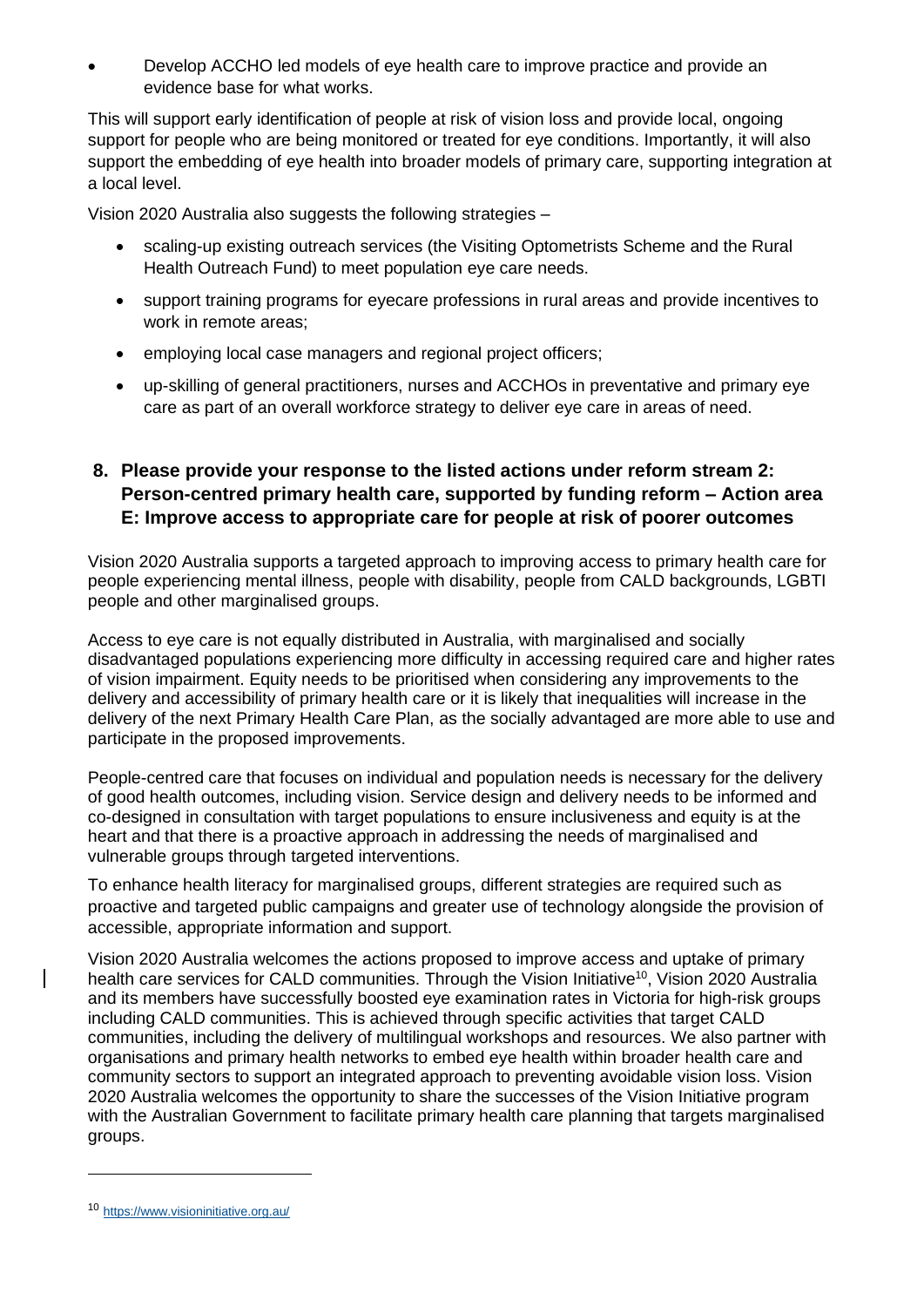# **9. Please provide your response to the listed actions under reform stream 2: Person-centred primary health care, supported by funding reform – Action area F: Empower people to stay healthy and manage their own health care**

Good vision is critical to quality of life and keeping people healthy, well and independent. With 90% of vision loss preventable and treatable if detected early enough<sup>11</sup>, services that identify and treat eye conditions early in life are vital to empowering people to stay healthy and manage their own health care.

Eye disorders are one of the most common long-term health problems experienced by Australian children. <sup>12</sup> If left untreated, they can have significant long-term effects on a child's sensory, cognitive, social and language development<sup>13</sup>.

Good vision is therefore integral to childhood development, making it essential that conditions compromising children's vision are identified and treated early to minimise long-term impacts.

Vision 2020 Australia recommends the development of a National evidence-based Framework for the early identification and management of vision and eye health problems in 3.5-5-year-old children. This will help detect vision disorders and prevent life-long vision loss in Australian children.

With 96% of Australians estimated to have sight problems by the age of 75<sup>14</sup>, early identification, management and treatment is critical to quality of life - keeping people healthy, engaged and independent for longer. Adequate resources and information that specifically target older Australian's can support people in managing their own health.

The funding reforms and digital solutions proposed in the Plan could also be aligned with the development of an Enhanced National Self-Management Support Program, outlined in the Australian Government Department of Health National Strategic Action Plan for Macular Disease (Areas of action  $3.2$ ).<sup>15</sup>

# **10. Please provide your response to the listed actions under reform stream 3: Integrated care, locally delivered – Action area A: Joint planning and collaborative commissioning**

Vision 2020 Australia supports the implementation of jurisdiction-wide planning of primary health care services and collaborative commissioning approaches.

More integration, coordination and collaboration in the planning and delivery of primary health services at a regional level is crucial in linking people with local and/or visiting specialist services and the effectiveness and efficiency of primary health care.

Applying jurisdiction wide collaborative commission approaches to primary health care to tackle challenges, such as vision loss can only result in better health outcomes for the population and will ensure that services are 'joined up' and not showing signs of fragmentation.

<sup>11</sup> Vision 2020 and Centre for Eye Research Australia, 2016, The National Eye Health Survey 2016.

<sup>12</sup> Australian Institute of Health and Welfare (2008), *[Eye Health among Australian children](https://www.aihw.gov.au/getmedia/98252212-cc46-477d-a0f3-adcefe01cd25/ehaac.pdf.aspx?inline=true)*, accessed 16 August 2021.

<sup>13</sup> American Optometric Association, "Comprehensive pediatric eye and vision examination" (Accessed 3/10/10)

http://aoa.uberflip.com/i/807465-cpg-pediatric-eye-and-vision-examination/9?m4=

<sup>14</sup> Commonwealth of Australia. (2005). National framework for action to promote eye health and prevent avoidable blindness and vision loss. Retrieved from<https://www1.health.gov.au/internet/main/publishing.nsf/Content/eyehealth-pubs-frame>

<sup>15</sup> Australian Government Department of Health (2019). *A better view – National Strategic Action Plan for Macular Disease*.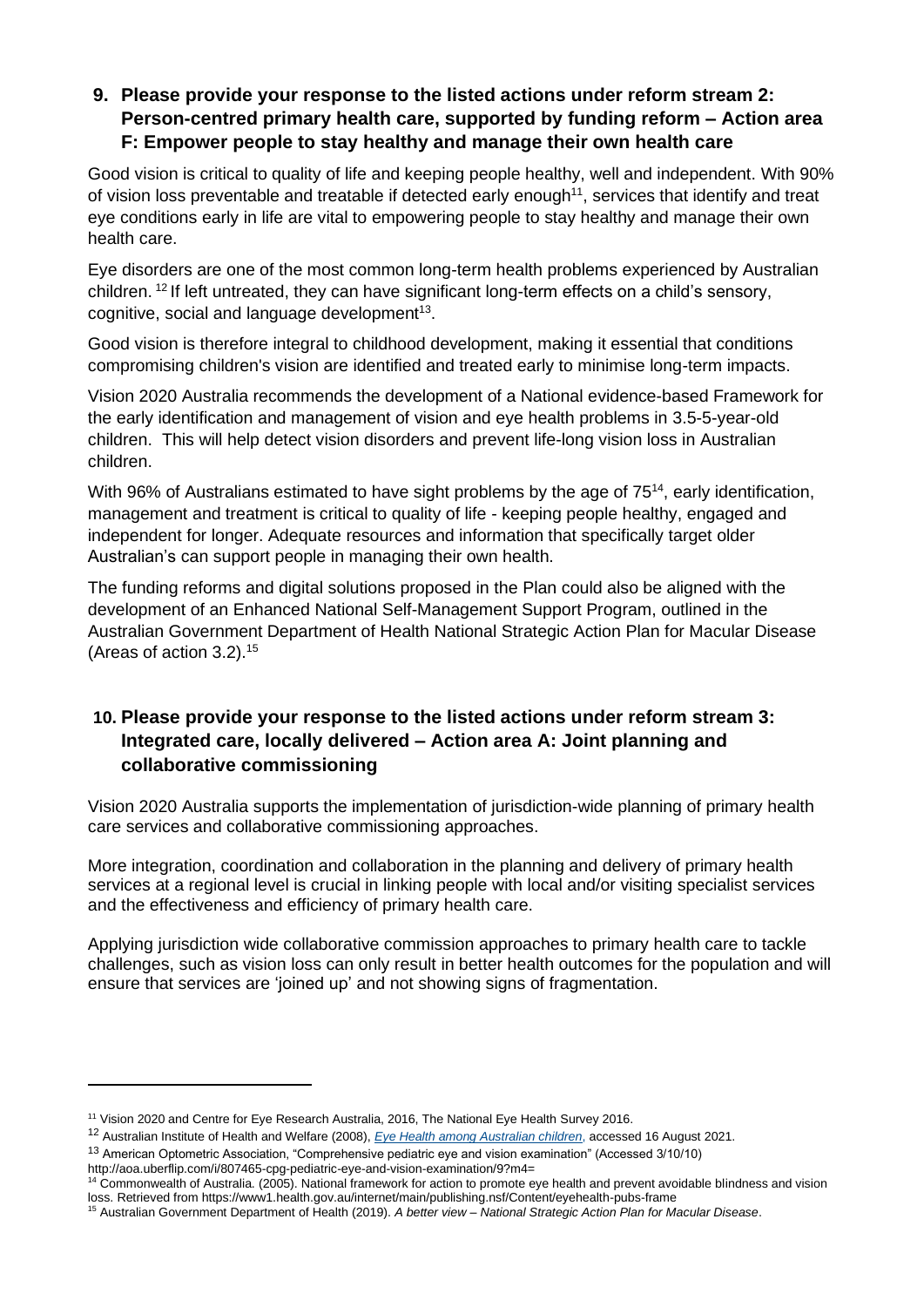#### **11. Please provide your response to the listed actions under reform stream 3: Integrated care, locally delivered – Action area B: Research and evaluation to scale up what works**

Investment in vision research is essential to ensure all Australians receive the most effective treatment for sight threatening eye conditions.

Australia has some of the world's leading vision researchers who are engaged in cutting edge research aimed at improving service delivery and patient outcomes. However, support is needed to develop innovative ways to deliver eye care services at greater scale, including -

- support for investigator initiated and industry-sponsored clinical trials and experiments, and translation of pre-clinical innovations;
- research into new techniques to improve detection strategies for sight-threatening disease such as biomarkers, genomics, new ocular imaging and functional testing methodology, artificial intelligence and health system integration.
- research to enhance and embed preventive activities to reduce avoidable vision loss, and strengthen the underlying evidence base
- the translation of basic vision science research into new treatments.
- the delivery of effective community-based eye services with ACCHOs

Given the high costs associated with vision loss (costs to the Australian economy equate to \$27 billion per year)<sup>16</sup>, and the forecast increase in prevalence unless action is taken, funding vision research has the potential to deliver major returns on investment. However, investment in this area has been relatively low compared to that made in other areas of medical research (0.1% of MRFF funding)<sup>17</sup>.

Vision 2020 Australia recommends eye health and vision care be prioritised in future primary health care research.

Vision 2020 Australia members have identified 10 key areas in ophthalmic research that require a MRFF Vision Mission if the sector is going to meet the future eye care needs of the Australian population - Vision 2020 Australia – [10 Point Plan to enhance Australian Ophthalmic Research.](https://www.vision2020australia.org.au/wp-content/uploads/2021/09/Vision-for-the-Future-%E2%80%93-A-10-Point-Plan-to-enhance-Australian-Ophthalmic-Research.pdf)

### **12.Please provide your response to the listed actions under reform stream 3: Integrated care, locally delivered – Action area C: Cross-sectoral leadership**

Vision 2020 Australia agrees that a cross-sectoral approach that brings together leaders from multiple sectors is necessary to sensitize and gain support and understanding of the aims and objectives of the proposed Primary Health Plan.

The World Report on Vision<sup>18</sup> provides a good example of cross-sectoral integration and leadership through integrated people-centred eye care (IPEC). IPEC can help address the significant eye care challenges countries will face over the coming decades by adopting a healthsystem perspective with four strategies:

- 1. engaging and empowering people and communities;
- 2. reorienting the model of care based on strong primary care;
- 3. coordinating services within and across sectors;

<sup>&</sup>lt;sup>16</sup> Vision 2020 Australia by Access Economics Pty Limited, Clear Focus: The Economic Impact of Vision Loss in Australia in 2009, June 2010 – updated to 2021 costings by Health Consult (2021)

<sup>&</sup>lt;sup>17</sup> Gilbert et al, Med J Aust 2021, A comparison of the distribution of Medical Research Future Fund grants with disease burden in Australia, 214 (3).

<sup>&</sup>lt;sup>18</sup> World Health Organisation 2019, World Report on Vision[, https://www.who.int/publications/i/item/9789241516570](https://www.who.int/publications/i/item/9789241516570)